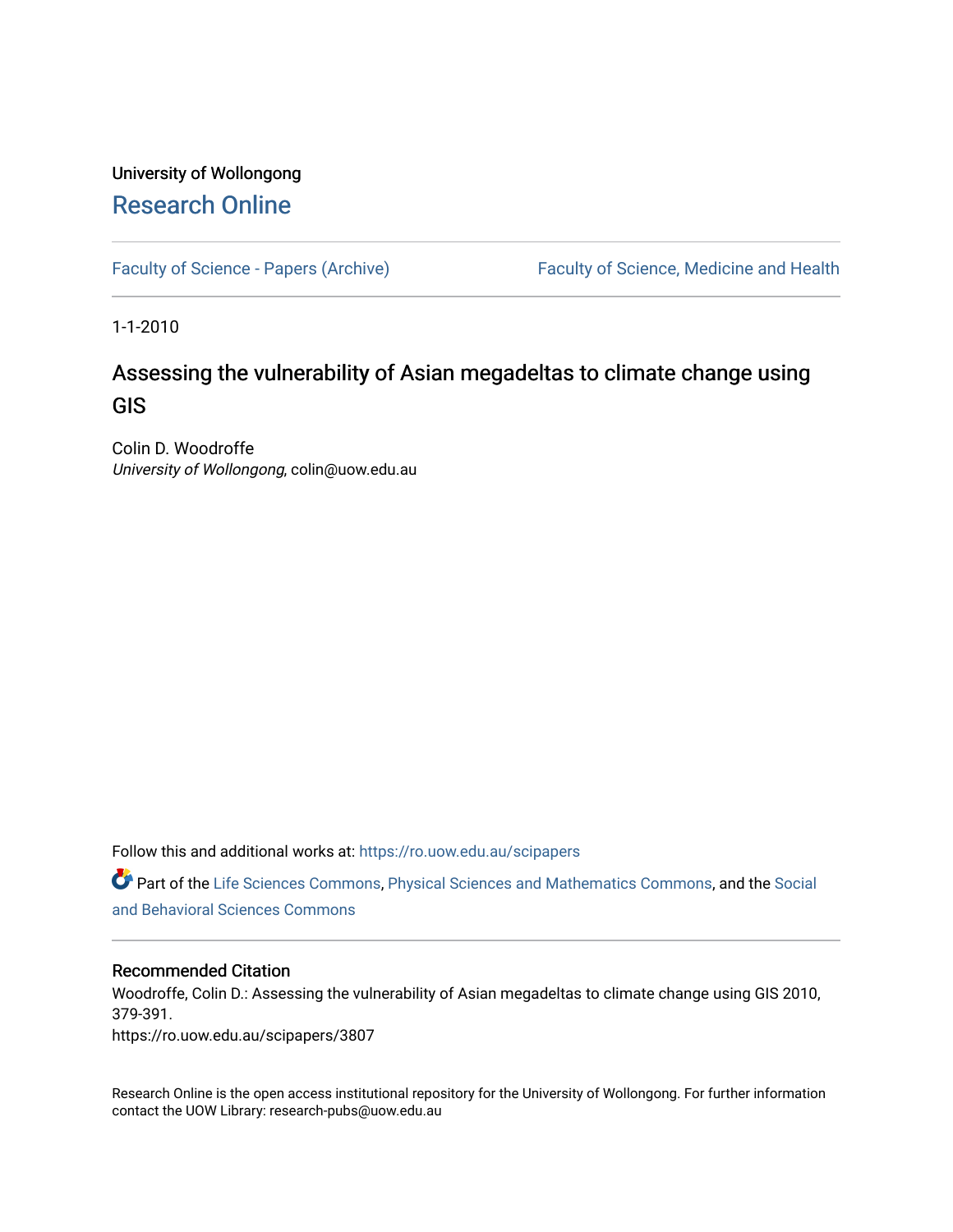## Assessing the vulnerability of Asian megadeltas to climate change using GIS

## **Abstract**

Susceptibility of Asian megadeltas to climate change, including sea-level rise, is investigated using GIS. The Indus, Ganges-Brahmaputra-Meghna, Irrawaddy, Chao Phraya, Mekong, Red, Pearl, Changjiang, and Huanghe deltas began to form around 6000 years ago and have prograded since. The surface topography of active and abandoned delta plains is examined using digital terrain models derived from Shuttle Radar Topography Mission data and channel morphology is investigated using radar imagery. After delta plains are abandoned they become increasingly dominated by tidal processes. Population density is estimated using gridded world population data but highly variable local microtopography and uncertainty regarding future climate changes preclude detailed vulnerability analysis.

## Keywords

Assessing, vulnerability, Asian, megadeltas, climate, change, using, GIS, GeoQUEST

## **Disciplines**

Life Sciences | Physical Sciences and Mathematics | Social and Behavioral Sciences

## Publication Details

Woodroffe, C. D. (2010). Assessing the vulnerability of Asian megadeltas to climate change using GIS. In D. Green (Eds.), Coastal and Marine Geospatial Technologies (pp. 379-391). London: Springer.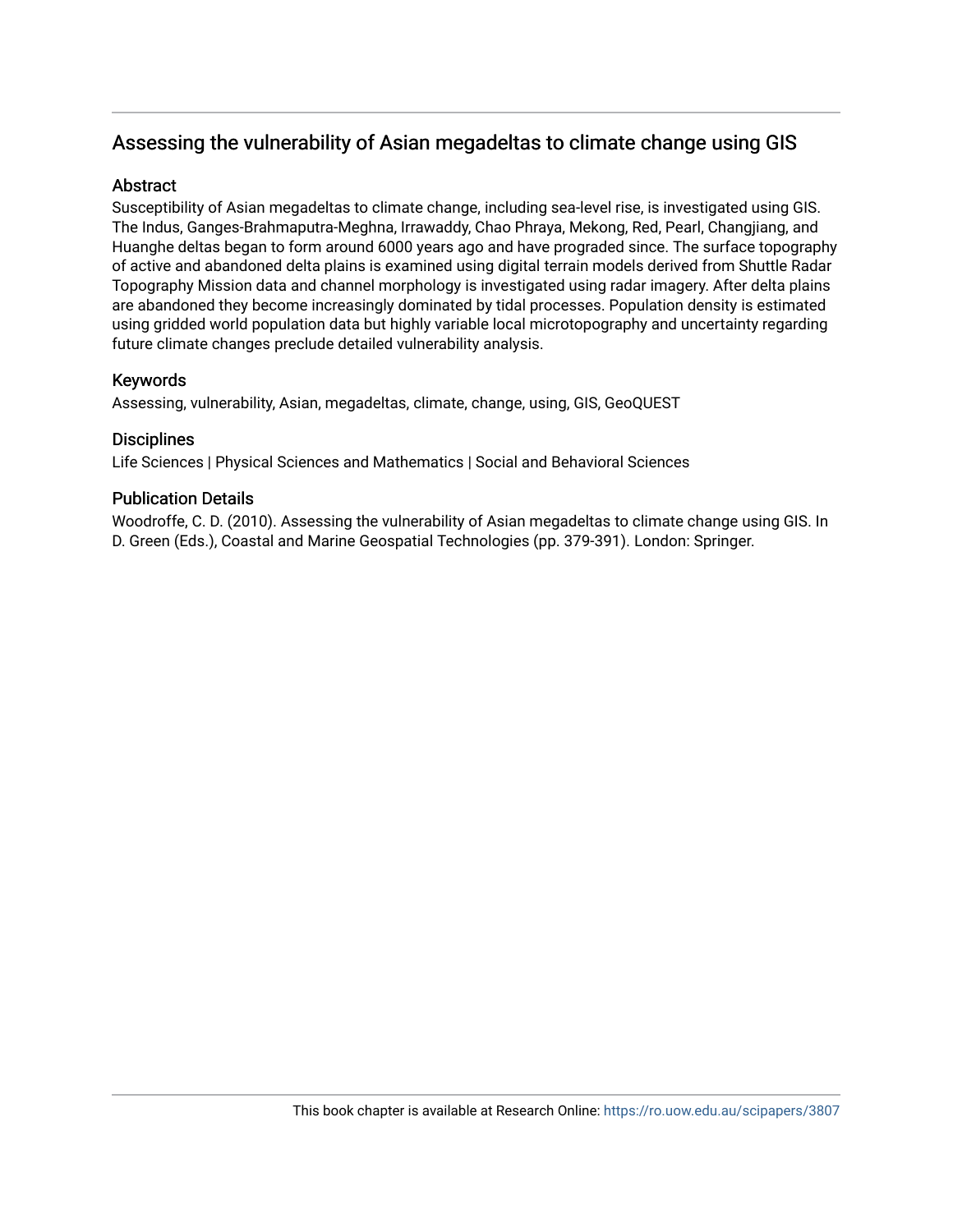## **ASSESSING THE VULNERABILITY OF ASIAN MEGADELTAS TO CLIMATE CHANGE USING GIS**

## COLIN D. WOODROFFE $^1$

<sup>1</sup>University of Wollongong, School of Earth and Environmental Sciences, Wollongong, NSW 2522, Australia

Ph 61 2 4221 3359, fax 61 2 4221 4250 Email. colin@uow.edu.au

**ABSTRACT**: Susceptibility of Asian megadeltas to climate change, including sea-level rise, is investigated using GIS. The Indus, Ganges-Brahmaputra-Meghna, Irrawaddy, Chao Phraya, Mekong, Red, Pearl, Changjiang, and Huanghe deltas began to form around 6000 years ago and have prograded since. The surface topography of active and abandoned delta plains is examined using digital terrain models derived from Shuttle Radar Topography Mission data and channel morphology is investigated using radar imagery. After delta plains are abandoned they become increasingly dominated by tidal processes. Population density is estimated using gridded world population data but highly variable local microtopography and uncertainty regarding future climate changes preclude detailed vulnerability analysis.

#### **KEYWORDS: GIS, DELTAS, TOPOGRAPHY, POPULATION, CLIMATE CHANGE**

#### **INTRODUCTION**

Coasts appear to be particularly susceptible to impacts as a result of human-induced climate change. Amongst the most vulnerable coastlines are the low-lying plains associated with deltas and estuaries (McLean and Tysban, 2001; Nicholls et al., 2007). In order to better assess the relative vulnerability of different coastlines and provide quantitative information on the impacts, there have recently been a series of global vulnerability assessments (e.g. Hoozemans et al., 1993). For example, a global database of world coastlines has been developed as a part of the European Union DINAS-COAST project, integrating information on physical, ecological and socio-economic characteristics (Vafeidis et al., 2005). Although the project included a flexible, interactive assessment tool, termed DIVA, it is based on decomposition of the world's shoreline into a series of 1-dimensional coastal segments and does not therefore capture the multidimensional complexity of extensive low-lying areas such as deltas (David et al., 2008). This paper describes a standardised approach to describe the surface topography and population distribution for the 9 major Asian megadeltas using GIS.

#### **PHYSICAL CHARACTERISTICS**

Deltas occur at the mouths of large rivers where substantial sediment loads are brought to the coast. The Asian megadeltas are a series of extensive, productive and heavily populated delta plains at the mouths of the Indus, Ganges-Brahamputra-Meghna, Irrawaddy, Chao Phraya, Mekong, Red (Song Hong), Pearl (Zhujiang), Chiangjiang (Yangtze) and Huanghe (Yellow) Rivers (Figure 1). These rivers are fed by runoff, snowmelt and sediments from the uplifting Himalayan system and are influenced seasonally by the monsoon. In addition to intensive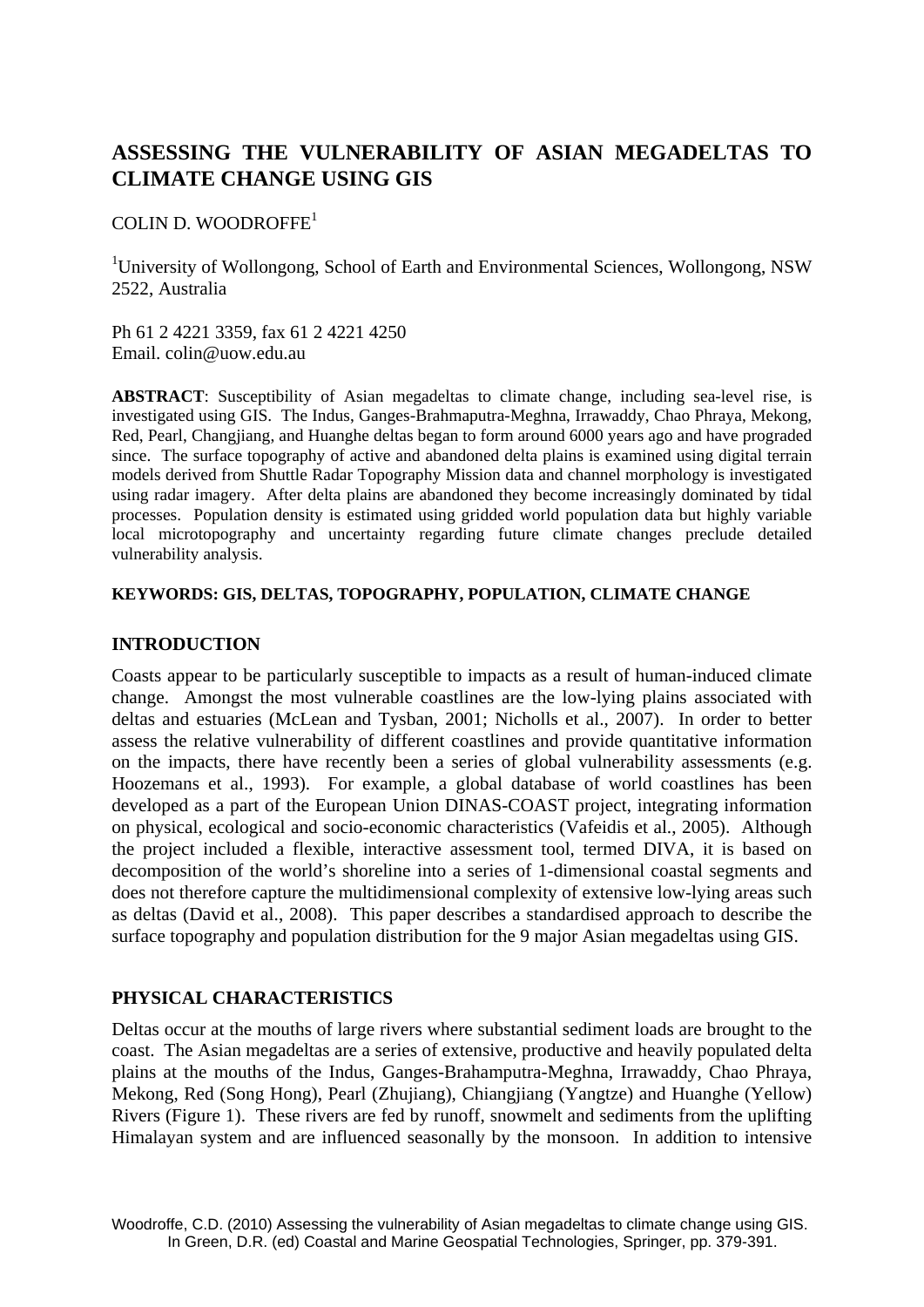agriculture, aquaculture and silviculture, they are becoming rapidly urbanised and contain some of the world's largest, and most rapidly growing cities, many of them already megacities (cities of more than 8 million people).



Figure 1. Gridded population density of Asia (based on CIESIN, GPW3 2000), showing concentration in river valleys and on megadeltas

## **Holocene delta evolution**

The Holocene evolution of the extensive deltaic plains associated with Asian megadeltas provides the context within which to understand modern sedimentation patterns and deltaic processes and is fundamental to planning and sustainable development in these heavily populated areas. At the millennial scale, there has been a broadly similar history of development for each delta characterised by transgression during the final stages of postglacial sea-level rise up to around 6000 years ago, with deposition of intertidal or shallow marine sediments unconformably over an eroded Pleistocene alluvial surface (Tanabe et al., 2003a, b).

Each delta has followed an increasingly distinctive and individual evolutionary pathway during the past 5-6 millennia as a regressive sequence of sediments has prograded seaward (Woodroffe, 2000). Different deltas can be placed within a framework in relation to the physical processes that exert most influence on their development, river, wave and tide processes. River-domination can be inferred where there are prominent levées and evidence of channel meandering or avulsion, such as paleochannels. Wave-domination is characterised by shore-parallel sand ridges, often coalescing into beach-ridge plains. Tidedomination is indicated by exponentially tapering channels and complexly meandering, mangrove-lined tidal creeks (Woodroffe et al., 2006).

The millennial-scale evolution of these deltas has been subject to recent investigation and short-term sedimentary processes are understood at the microscale, but the behaviour of individual deltas at decade-to-century scale remains poorly understood by comparison. The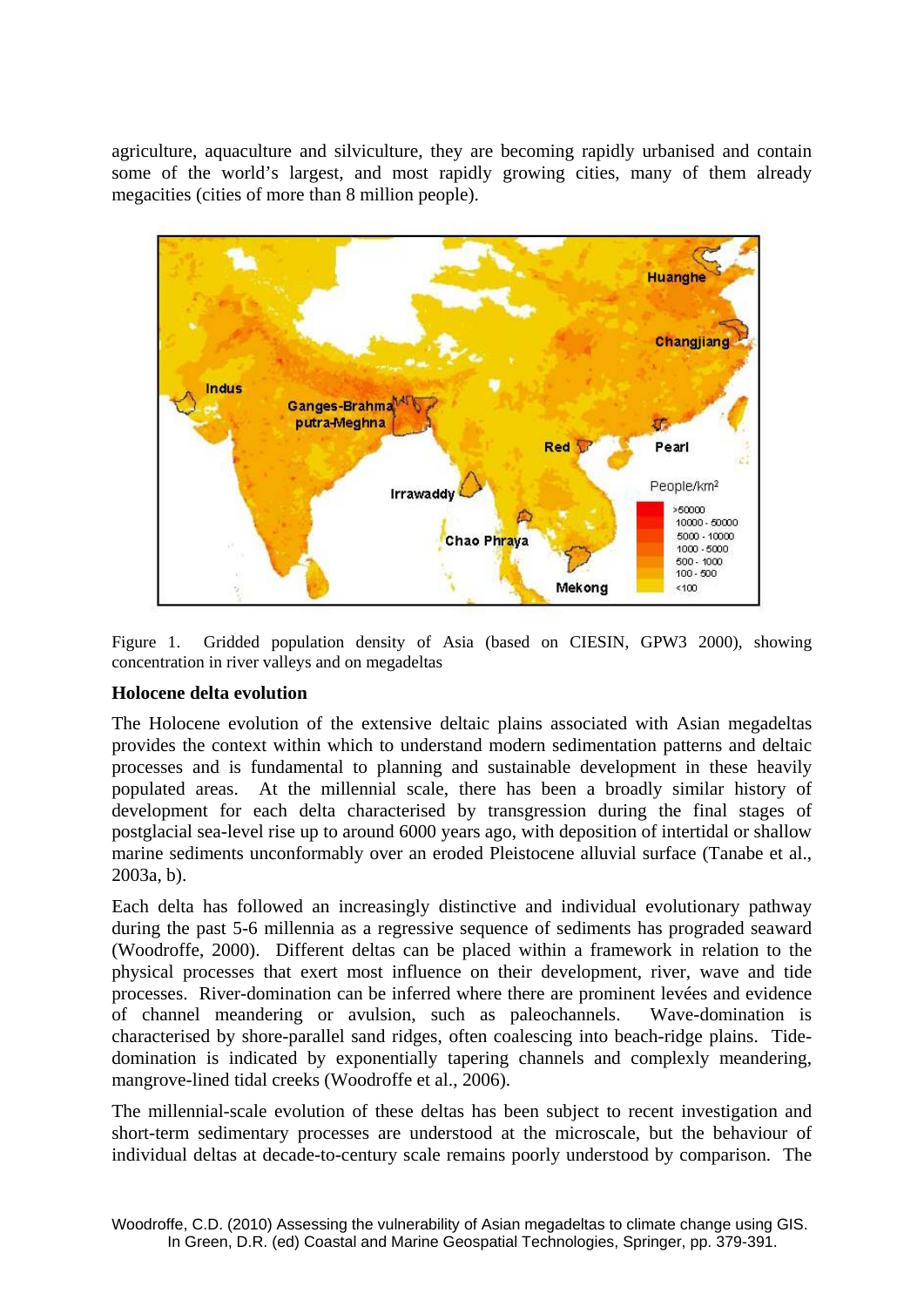large rivers are dynamic and adjust their course; the surface of the Holocene delta plains is often shaped by a cycle of distributary activity and there are numerous examples of river capture or avulsion. The most remarkable of these has been the Huanghe, which has switched its course completely in historical time. The Ganges-Brahmaputra-Meghna has undergone changes; there has been a major recent shift in the course of the Brahmaputra, resulting in the sequestration of sediment in the Sylhet basin and there is evidence of the progressive migration of the course of the Ganges eastward, with the abandonment of successive distributaries.

## **Dominant processes**

Fluvial activity is focused on the active delta plain that is shaped by the river channel and comprises the floodplains that are subject to inundation when the river floods. Former distributaries in the abandoned delta plain carry much diminished flows and infill with sediment. Whereas subsidence is offset by accretion of new alluvial sediment in the active delta plain, the surface of the abandoned delta plain appears to become progressively lowered with supply of sediment unable to keep pace with regional subsidence. In contrast to the prominent delta lobes of the Mississippi, which become reworked by low-energy wave activity in the Gulf of Mexico, Asian megadeltas are subject to much greater wave or tidal energy. The Indus experiences considerably higher-energy waves, and the abandoned delta front of many of the deltas becomes increasingly dominated by tidal processes. For example, the Mekong delta underwent a transition from embayed estuary to lobate delta and the rate of seaward progradation slowed after 4000 years ago from 30-35 m/year to an average of around 11 m/year (Ta et al., 2002). The large tidal range in the Bay of Bengal means that the abandoned delta plain of the Ganges-Brahamputra-Meghna is tide-dominated, and behaves in a different way to the river-dominated active delta distributaries that carry large and highly variable discharges and substantial sediment loads.

The separation of processes within a delta is most clearly seen on the plains of the Red River delta (Mathers and Zalasiewicz, 1999). The active floodplain flanking the main channel is river-dominated, a series of meander scroll plains flank the distributaries, and the location of formerly-active channels can be seen from the higher ground that has been formed by the deposition of levées. The southwest sector is wave-dominated, and contains a series of shore-parallel beach ridges. The eastern sector is tide-dominated; there are extensive tidal flats and tapering and meandering creek systems (Figure 2).

## **Delta plain morphology**

The surface geomorphology of the 9 Asian megadeltas has been investigated using Shuttle Radar Topography Mission (SRTM) elevation data. This comprises single pass synthetic aperture radar (SAR) interferometry (C and X band) at 3 arc second resolution, corresponding to a cell size of around 90 m on the ground. The SRTM elevations are reported to the nearest metre, with the sea surface set to zero, and are available from the National Aeronautics and Space Administration (NASA http://edcsns17.cr.usgs.gov/srtm/index.html).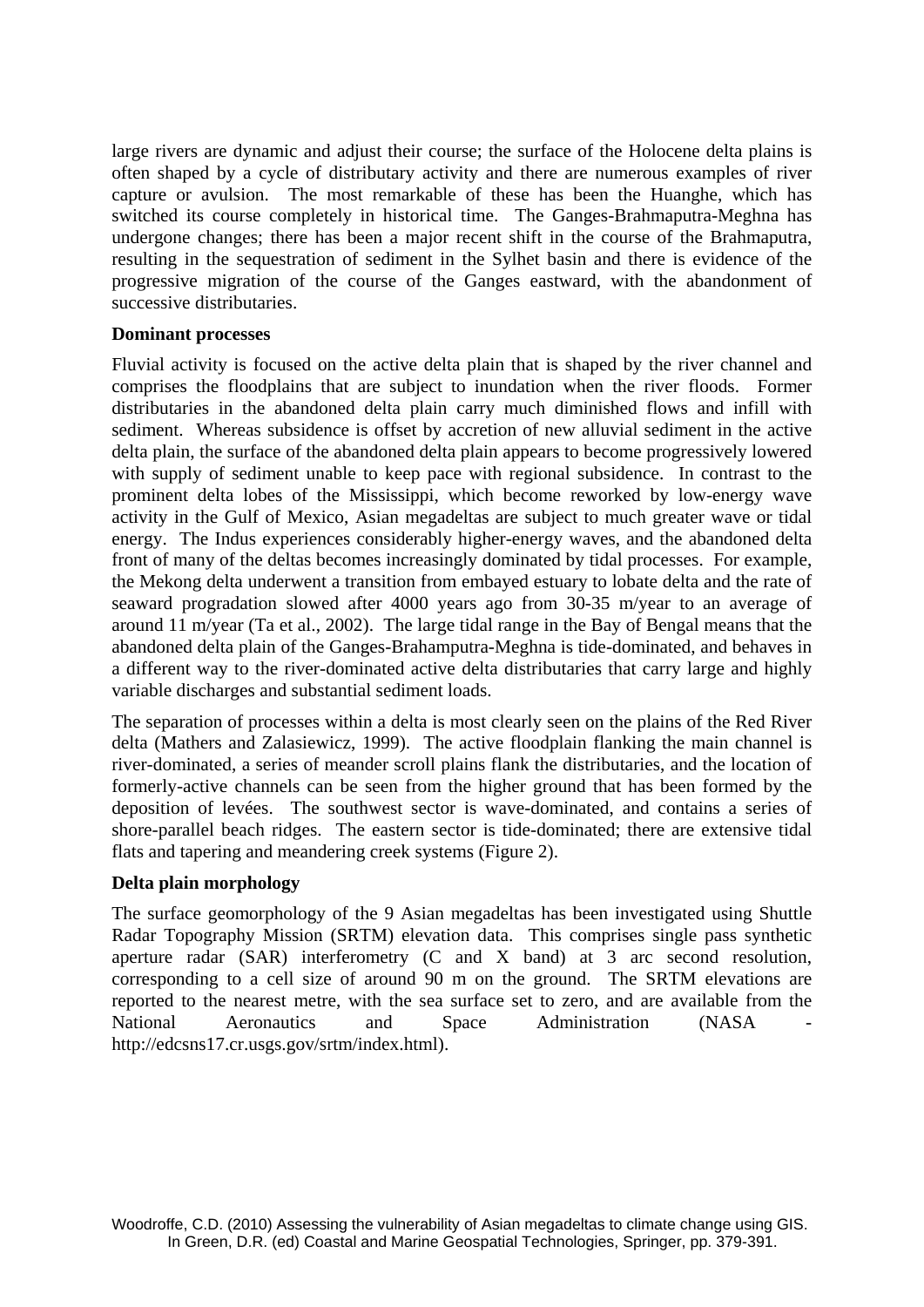

Figure 2. The Red River Delta; (a) JERS radar imagery of the delta showing the complexity of landuse, and (b) an interpretation of subaerial delta geomorphology that shows distinct sectors of the delta dominated by different processes (based on Mathers and Zalasiewicz, 1999)

The largest delta in the region is the combined Ganges-Brahmaputra-Meghna (GBM) delta, covering an area of more than  $100,000 \text{ km}^2$  (Figure 3). The Meghna, to the east of this delta, is strongly river-dominated as the combined flow of several rivers (primarily the Ganges and Brahmaputra) reaches the Bay of Bengal. However, the western section of coastline is tidedominated. Termed the Gangetic Tidal plain, and covered by the extensive mangrove forests of the Sundarbans, it contains a network of tapering tidal channels, and channel bank erosion and retreat of the coast are typical. It appears that, whereas the contributing rivers bring a large volume of sediment to the coast, it is the strong tidal currents associated with the large tidal range that re-suspend sediment and ensure that waters remain turbid.

Figure 3 shows the topography of the GBM with low-lying areas flanked by natural levées marking existing and former distributaries of the Ganges. These are important in channelling flow, are significant for human activities, and influence the extent and duration of flooding (Umitsu, 1985). These levées coalesce over much of the northern part of the delta resulting in considerably higher elevation. By contrast, the particularly low-lying, actively-subsiding Syhlet basin, which in places is only 2 m above sea level, is clear in the DTM extending northeastwards inland from the coast; this can be flooded by water that is up to 6 m deep in the wet season. Less than 4% of the flow of the Ganges feeds into the Sunderbans. The DTM indicates the former distributaries of the Ganges, such as the Hooghly and the Gorai. The location of delta deposition has been influenced by the progressive migration of the course of the Ganges eastward, and with the abandonment of successive distributaries. Loss of land in the order of 100 km<sup>2</sup> over the past 30 years has occurred along this coast, and islands such as Sagar Island have experienced retreat on the seaward side (Allison et al., 2003). This example from the Ganges-Brahmaputra-Meghna system demonstrates that deltas are dynamic, changes in their morphology are driven by sediment supply and accommodation space, which are in turn a function of the morphodynamics of the delta (Brammer, 1993).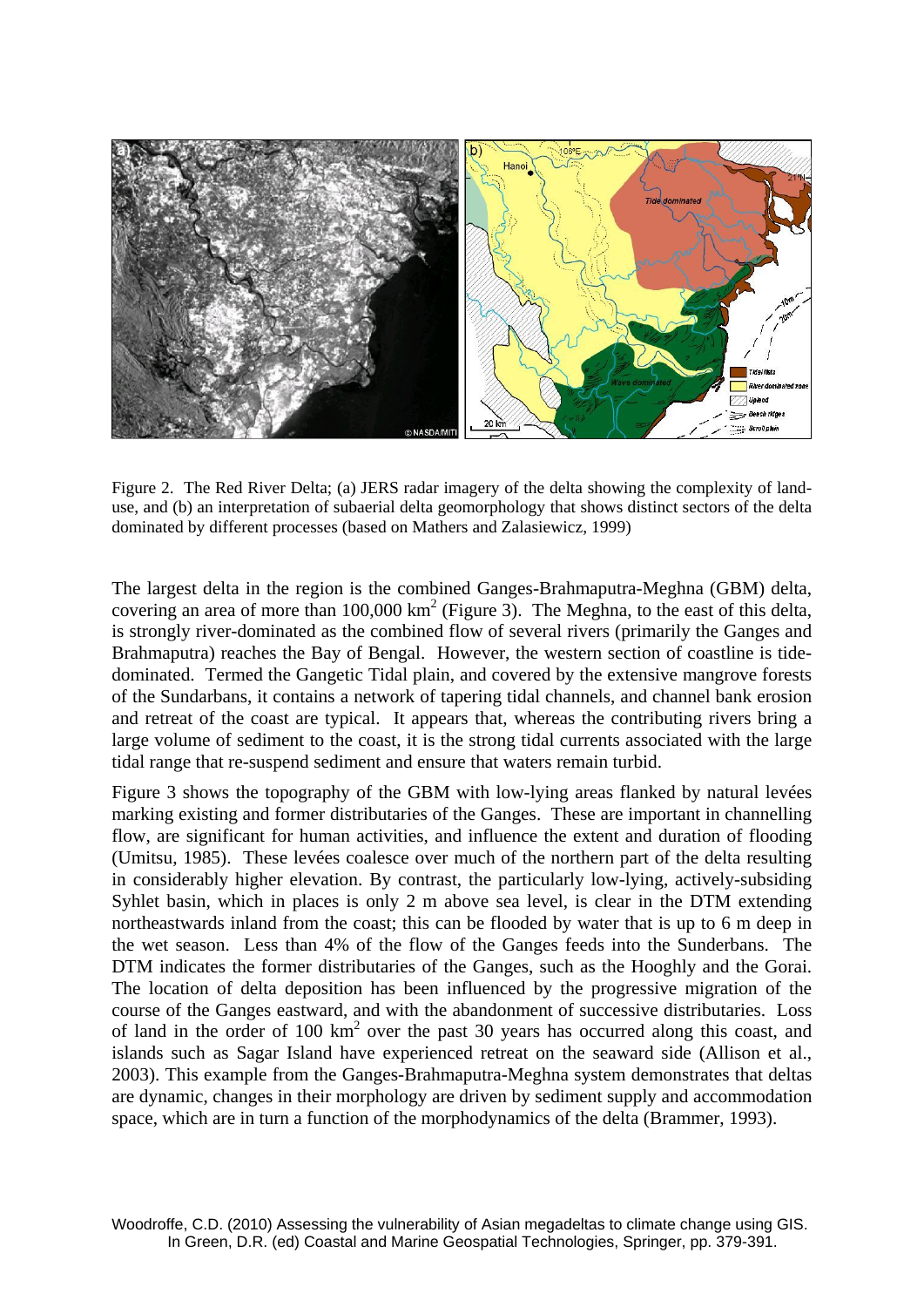

Figure 3. The delta of the Ganges-Brahmaputra-Meghna delta; (a) DTM determined from SRTM, and (b) MODIS image of delta



Figure 4. The delta of the Irrawaddy River, Myanmar; (a) Digital terrain model (DTM) derived from Shuttle Radar Topography Mission (SRTM) data; (b) JERS radar imagery, showing the tidedominated 'Mouths of the Irrawaddy'

Figure 4 shows the topography of the Irrawaddy delta determined from SRTM and the morphology of the delta as seen by JERS radar imagery. Whereas the river has been structurally constrained between the Araken mountains and the Shan plateau, the delta has switched between distributaries. River-dominated channels are characteristically braided, or marked by meander scroll plains. The western portion of the coastline comprises a series of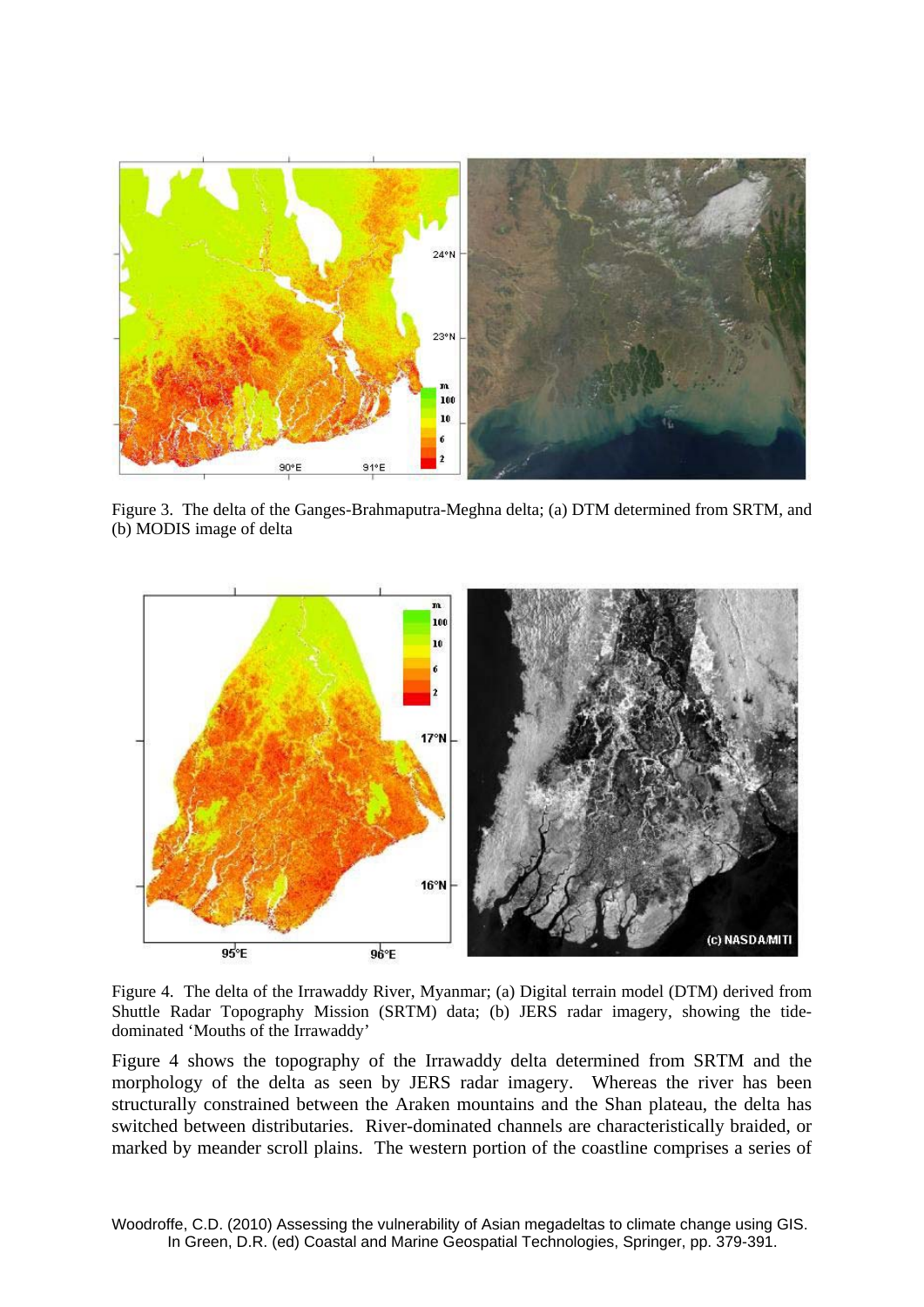tide-dominated channels, the 'mouths of the Irrawaddy'. These show negative exponential changes in width along their course, and mangrove-lined tidal creeks. Whereas deposition may occur at the active locus of river supply of sediment, erosion is likely to be the main process in the tide-dominated parts of the abandoned delta plain.



Figure 5. DTM of a) Indus, b) Pearl, c) Huanghe, d) Chao Phraya, e) Mekong, and f) Changjiang deltas based on Shuttle Radar Topography Mission (SRTM) data (after Woodroffe et al.,. 2006)

Figure 5 presents the SRTM-derived DTM for the other Asian megadeltas. The Indus is characterised by an active delta plain that is river-dominated, and abandoned delta plains that are tide-dominated and covered by extensive mangrove forests. The delta shows a progressive increase in elevation inland, composed of several abandoned delta lobes to the east of the modern river course. The Chao Phraya has formed the extensive low-lying central plain of Thailand. SRTM data indicate that the Mekong is especially low-lying, with more than 70% of the delta plain less than 4 m above sea level. More than 50% of the plains of the Pearl, Changjiang and Huanghe deltas are also below 4 m above sea level. The abandoned former Huanghe mouth in Jiangsu is below 4 m above sea level over more than 80% of its area and is subject to rapid coastal erosion (Li et al., 2004).

Although the megadeltas are low-lying, projected rates of sea-level rise are only gradual and inundation of most of the area of the delta plains does not appear imminent. However, vulnerability of these deltas to flooding is determined not just by elevation, but by wet season river flood levels over the active floodplain, and the upper levels reached by the tide in the tide-dominated abandoned delta plain. Sea-level rise and its effect on the Vietnamese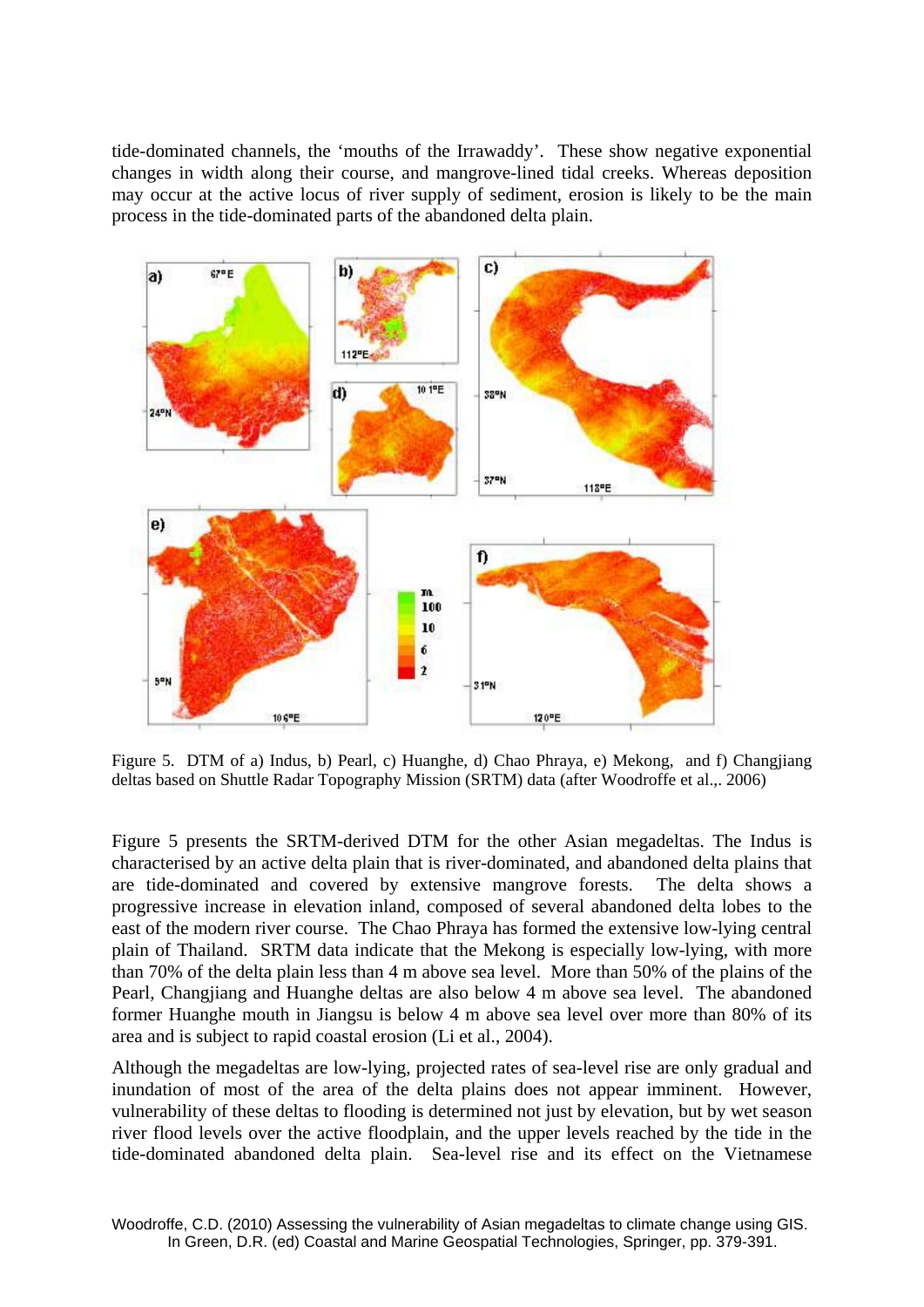Mekong Delta has been modelled in terms of water elevation in the flood season, and the implications for rice production have been examined (Wassmann et al., 2004).

## **VARIABILITY OF SOCIO-ECONOMIC FACTORS ACROSS DELTAS**

The natural dynamic behaviour of Asian megadeltas is subject to alteration by human influence including indirect effects and direct impacts. Land-use change in the catchment has been one of the most significant indirect influences. In the case of the Huanghe, land-use change in the loess plateau has meant substantially increased sediment loads in the river (Saito et al., 2001). By contrast the construction of dams on rivers has resulted in the reduction of sediment loads through retention of sediment in dams (Ericson et al., 2006). For example, the Indus is now extensively dammed and sediment supply to the coast has been reduced to low levels (Syvitski et al., 2005).

## **Delta Populations**

Figure 1 shows gridded population densities for Asia based on the updated and expanded GPW-3 (beta version), produced by the Center for International Earth Science Information Network (CIESIN - http://sedac.ciesin.columbia.edu/gpw), adjusted to UN estimates of country total populations. It is clear that people are disproportionately concentrated within the river valleys and on the Asian megadeltas (Small and Nicholls, 2003). The populations of the megadeltas have been calculated using ArcGIS raster calculator with the delta margins defined by the maximum Holocene shoreline (Table 1). The gridded population datasets are based on census returns distributed within administrative units, using a mass-conserving algorithm for 1990, 1995 and 2000, and an estimated population for 2015 using countryspecific growth rates. Data are gridded using 2.5 arc minute cells (4.6 km at equator). Spatial uncertainties in population distributions are generally larger than boundary uncertainties.

The population of the GBM delta is the largest; almost the entire nation of Bangladesh occurs on the delta, although those higher areas such as the Barind and Madhupur tracts have been excluded, but West Bengal (India) has been included. The population of the Changjiang delta consists of nearly 26 million. The population on the Holocene plains deposited at the present mouth of the Huanghe consists of around 14 million, but the coast of Jiangsu on the abandoned Huanghe, adjacent to the Changjiang, has nearly 20 million. The Indus has the smallest population with around 3 million, and the other deltas each have 10-15 million.

The gridded population data are only an approximation of the spatial distribution of people within the deltas; the spatial resolution of census data poses a fundamental limitation on calculating population in the near-coastal zone. Extrapolations of populations based on GPW2015 are also available. Figure 6 shows the gridded estimates for the Red River delta, determined assuming continuation of recent geometric demographic patterns of growth between 1990 and 2000 censuses, adjusted at national level to UN 2015 population projections. Urbanisation is the most significant contributor to growth; rural populations are generally distributed in highly nucleated settlements, and the spatial resolution of the gridded cells does not capture the concentration of settlements along higher ground, such as levées and beach ridges that can be seen in the SRTM-derived DTM of the Red River delta.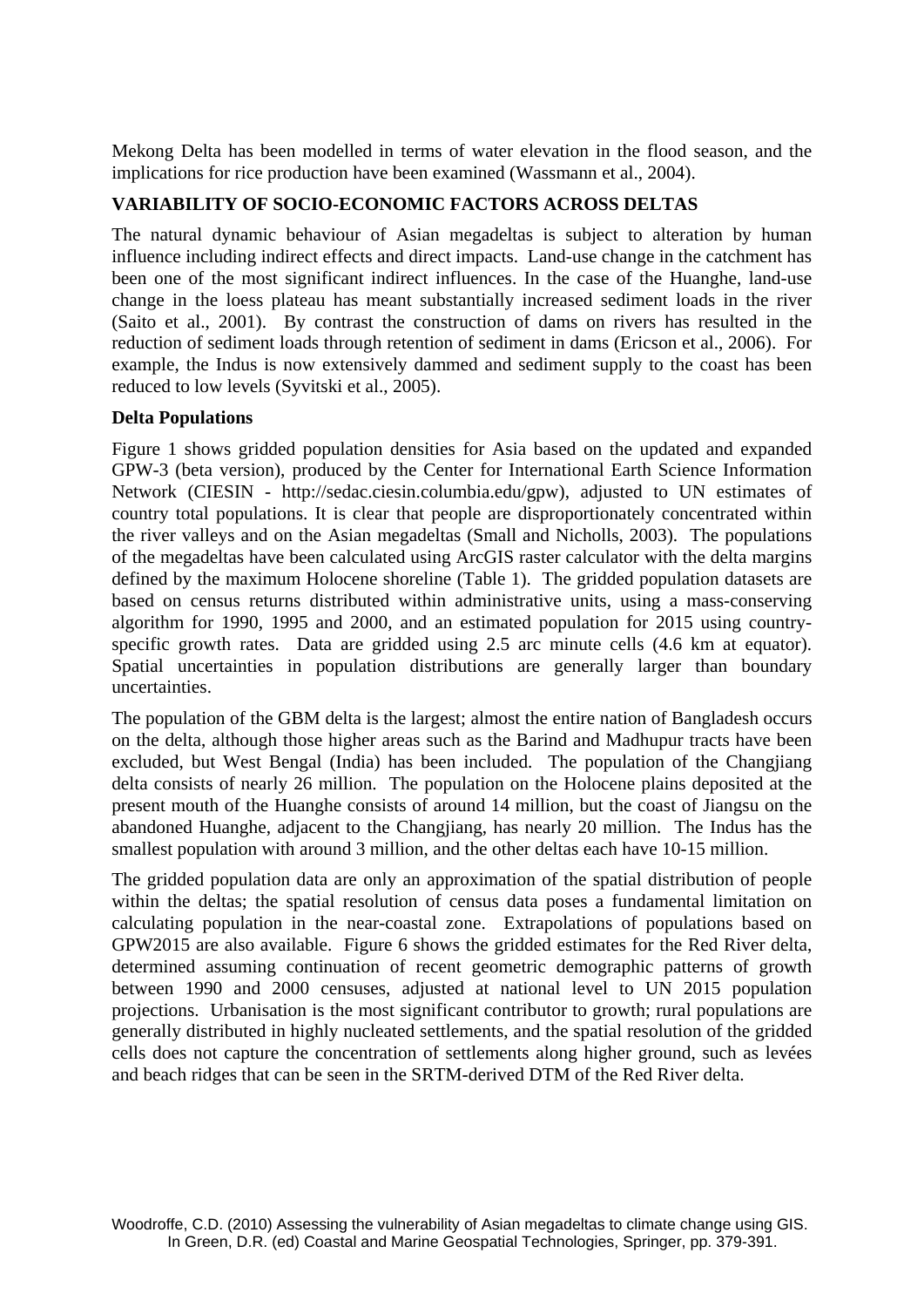

Figure 6. The Red River Delta; (a) DTM derived from SRTM; (d) gridded population density for 2015 using estimates of population increase (based on GPW3, CIESIN)

The population data are not at sufficient resolution for detailed hazard analysis, or local vulnerability assessment. Such vulnerability analyses should be focused on detailed local topography and integration with other variables such as flood levels, land use, and other relevant factors. The population data does not adequately represent urbanisation and growing rural-urban imbalance with growth of enormous cities in the megadeltas.

## **Flooding and flood management**

Natural levées are frequently built up as a component of flood control, decreasing the frequency with which the plains are overtopped but increasing the magnitude of flood when overtopping does occur. Such activities have ramifications for the supply of sediment and nutrients to the delta plain surface. Drainage and irrigation works impact the movement of water, but have more subtle effects on sediment and sediment geochemistry. A widespread problem is the acidification of potential acid sulphate soils with oxidation of pyrite.

There has been a long history of interference with water in the deltas, from flood mitigation and groundwater extraction to irrigation and channelisation. The natural systems which underlie the Asian megadeltas have been increasingly influenced by human alterations, and the incorporation of human factors into a systems approach remains challenging (Milliman et al., 1989; Syvitski and Saito, 2007). The spatial variability of elevation and hydrodynamics within a delta implies that management of deltaic environments needs to be based on an understanding of the geomorphological dynamics of each system. Widespread land-use change to agriculture, silviculture and aquaculture in the rural areas, and more recent urbanisation can lead to irreversible effects, such as compaction, subsidence and acid sulphate soil development. There is a need to understand these processes more completely and to reinforce the resilience of the natural systems.

GIS provides a geoscientific framework within which to assess the balance of natural processes, including subsidence, compaction, sediment supply, sea-level change and changes in tidal amplitude. An integrated assessment framework needs to be based on an appreciation of the role of sediment delivery and sequestration within suites of landforms and the socioeconomic factors such as population and land use, emphasising spatial variability and the interconnectedness of the components of a delta.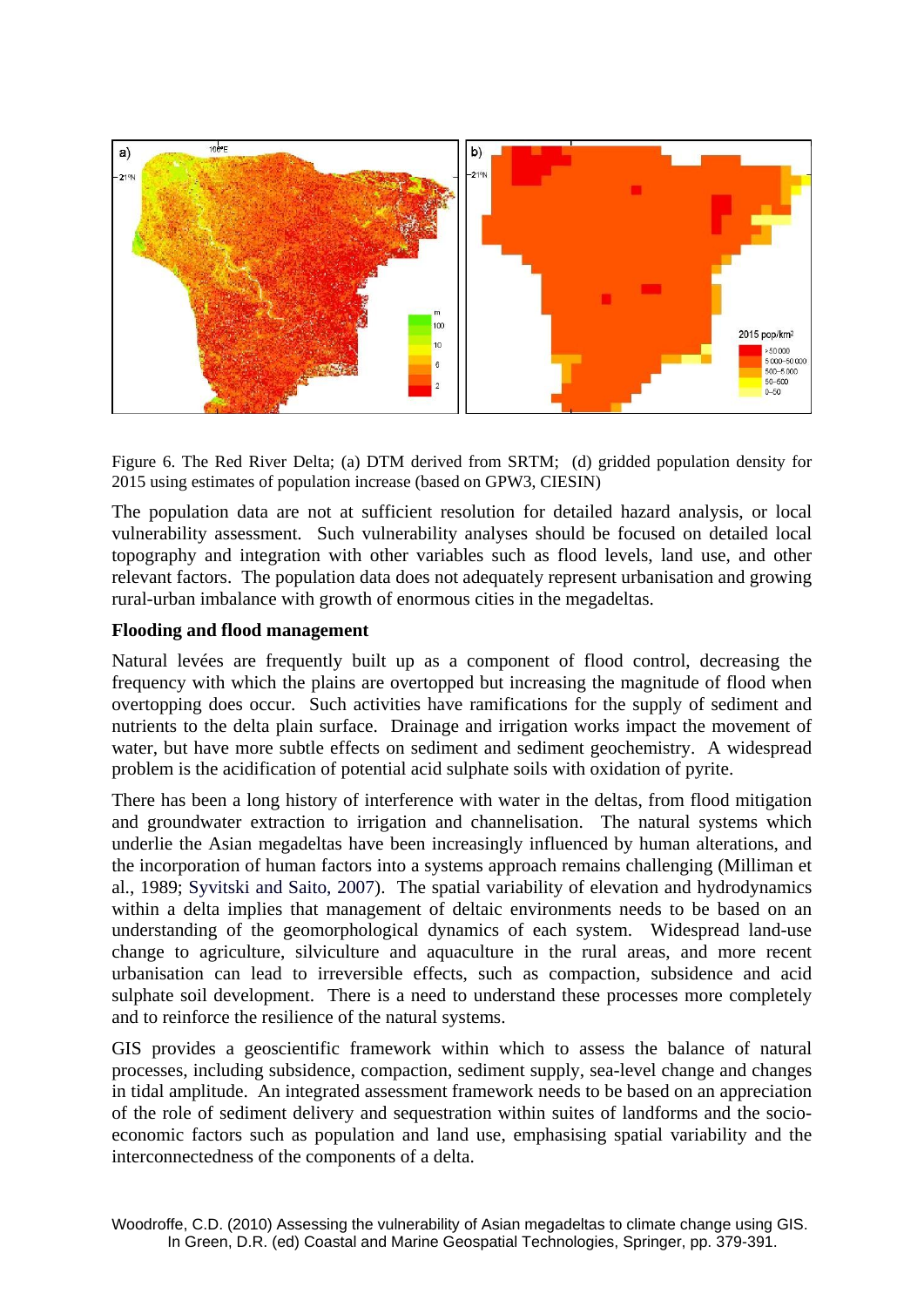Erosion is a part of the natural dynamics of some sectors of the delta, becoming progressively accentuated as the delta has built seaward during the late Holocene. It is an essential phase of a delta cycle, when subsidence or compaction exceeds the rate of supply of new sediment, or when it is accentuated by human dewatering through groundwater extraction. Abandonment of a delta lobe is followed by self-cannibalisation. The contrasting dominance of different physical processes along the front of the delta results in differing trends of coastal erosion or deposition.

Inundation of low-lying areas is already a problem around the world's shorelines, with on average around 10 million people experiencing flooding per year. Megadeltas are subject to a series of hazards, such as cyclones and storm surges, and extreme events of this kind have resulted in massive death tolls, particularly along the shores of the Bay of Bengal (Ali, 1996). Although the number of people at risk might be expected to increase as a result of future sealevel rise, the principal factor influencing future flood vulnerability appears to be the socioeconomic pathway that is followed, including population growth rates and the economic constraints on the extent of flood protection (Nicholls, 2004).

## **DISCUSSION**

Despite the fact that deltas represent some of the largest sedimentary deposits in the world, the shorelines of many of the world's deltas, and those of Asian megadeltas in particular, are highly variable and in many places are already undergoing erosion. Geomorphological variability across delta plains means that different parts of a delta are likely to respond differently to global climate change, with erosion accentuated in those parts of a delta already subsiding and no longer receiving fresh sediment inputs.

This natural geomorphological variability is further complicated by variability in human settlement and land use. Water extraction and water/flood management has been spatially variable across deltas, ranging from levée enhancement to installation and maintenance of dikes and canals. A corollary of water control has been a rerouting of sediment pathways, and human modification of natural patterns of sedimentation and erosion (Thanh et al., 2004). Further use of groundwater, and the subtle adjustments of ground level as a consequence, appear to have exacerbated problems such as compaction associated with the natural dynamics of deltas. Subsidence as a result of groundwater extraction is a serious problem, especially for Bangkok (Phienwej and Nutalaya, 2005). Wise sustainable management of these systems requires more attention to sediment pathways and consideration of the consequences of elevation change.

Long-term sustainability of these populated deltas is frequently affected by large-scale engineering projects with impacts that often outweigh those likely to be associated with global warming and sea-level rise (Syvitski and Saito, 2007). The rate of relative eustatic sea-level rise is often exceeded by the rate of isostatic-controlled subsidence and of similar magnitude to natural sediment compaction. Accelerated compaction may result from petroleum and groundwater extraction, exacerbated by reduction in sediment delivery due to trapping behind dams and the construction and enhancement of levées (Syvitski and Saito, 2007).

Table 1. Principal characteristics and population estimates of the Asian megadeltas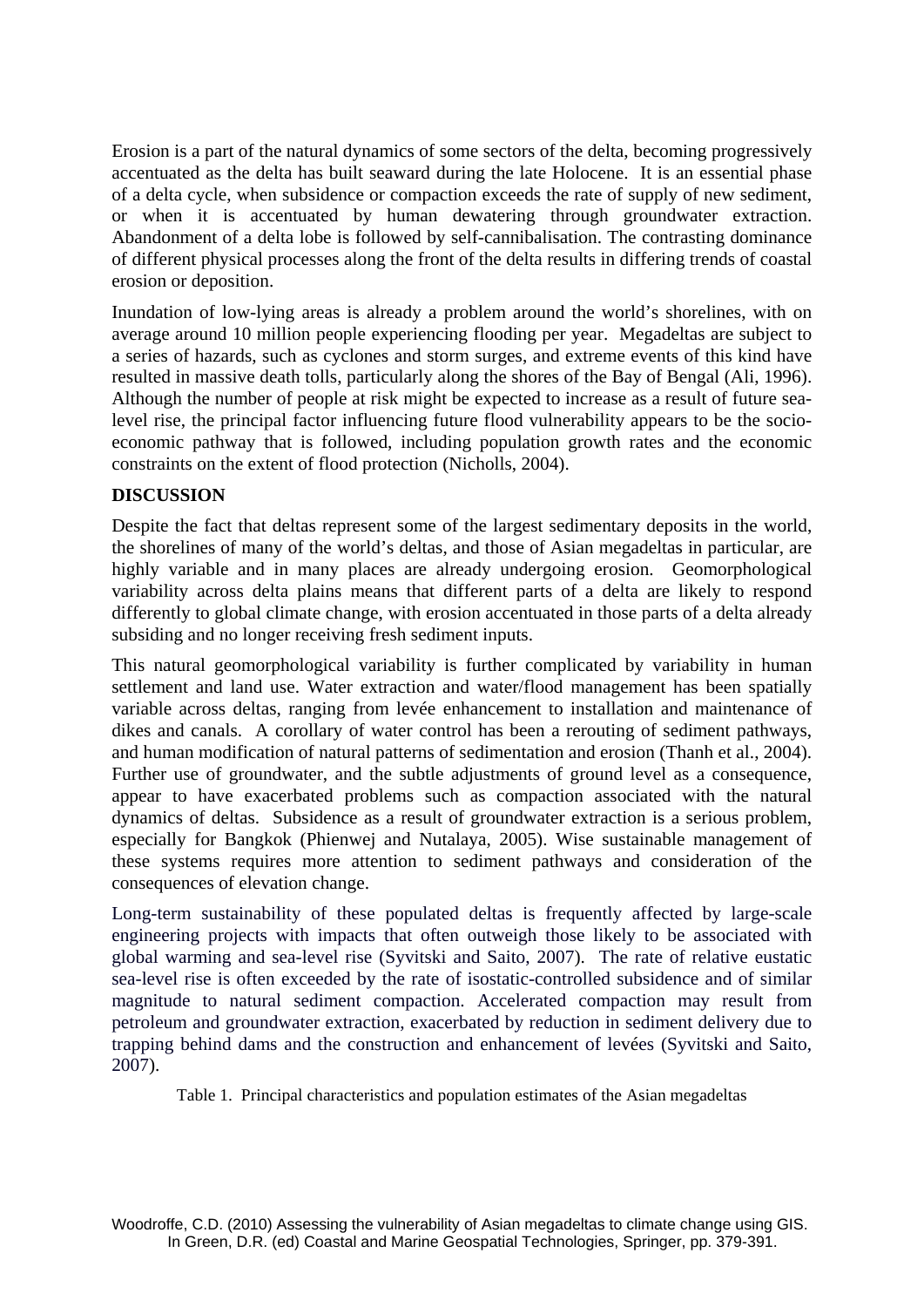| Megadelta   | Catch-<br>ment<br>area<br>$km^2 x$<br>10 <sup>3</sup> | <b>Mean</b><br>annual<br>dis-<br>charge<br>$m^3 s^{\overline{-1}}$ | <b>Population</b><br>2000<br>(GPW3)<br>millions | <b>Population</b><br>2015<br>(GPW3)<br>millions | Pre-<br>human<br>sediment<br>discharge<br>$kg s-1$ | Post-<br>human<br>sediment<br>discharge<br>$\text{kg s}^{-1}$ |
|-------------|-------------------------------------------------------|--------------------------------------------------------------------|-------------------------------------------------|-------------------------------------------------|----------------------------------------------------|---------------------------------------------------------------|
| Indus       | 1082                                                  | 6564                                                               | 3.1                                             | 4.4                                             | 9593                                               | 3686                                                          |
| $G-B-M$     | 1667                                                  | 22102                                                              | 129.9                                           | 166.2                                           | 40534                                              | 46287                                                         |
| Irrawaddy   | 414                                                   | 11953                                                              | 10.6                                            | 12.1                                            | 16331                                              | 8239                                                          |
| Chao Phraya | 179                                                   | 961                                                                | 11.5                                            | 16.4                                            | 452                                                | 256                                                           |
| Mekong      | 806                                                   | 15900                                                              | 15.7                                            | 19.0                                            | 2551                                               | 2531                                                          |
| Red (Hong)  | 171                                                   | 3900                                                               | 13.3                                            | 16.1                                            | 1039                                               | 4119                                                          |
| Pearl       | 409                                                   | 10700                                                              | 9.8                                             | 27.1                                            | 1547                                               | 1427                                                          |
| Changjiang  | 1722                                                  | 29460                                                              | 25.9                                            | 33.1                                            | 109444                                             | 49504                                                         |
| Huanghe     | 945                                                   | 1990                                                               | 14.0                                            | 16.6                                            | 3237                                               | 931                                                           |

## **CONCLUSION**

GIS provides a valuable tool for assessment of the impacts of climate change. Whereas the topographic variability of delta plains is partially captured at the scale of the SRTM radar altimetry, for many of the deltas the socio-economic data is not available at a suitable scale. Still more problematic is the nature of probable impacts as a result of climate change. Although sea-level rise has received much attention, rates of sea-level rise have been revised downward in successive IPCC assessments, and it is becoming clear that other aspects of climate change, such as rainfall and runoff change may play an equally important role. In the case of these deltas the extent of human influence has been overwhelming. Anthropogenic impacts on river flow and sediment delivery have had, and seem likely to continue to have, just as far-reaching impacts as those related to climate change.

## **REFERENCES**

Ali, A. (1996). "Vulnerability of Bangladesh to climate change and sea level rise through tropical cyclones and storm surges", *Water, Air and Soil Pollution,* 92, 171-179.

Allison, M.A., Khan, S.R., Goodbred, S.L., and Kuehl, S.A. (2003). "Stratigraphic evolution of the late Holocene Ganges-Brahmaputra lower delta plain", *Sedimentary Geology,* 155, 317-342.

Brammer, H. (1993). Geographical complexities of detailed impact assessment for the Ganges-Brahmaputra-Meghna delta of Bangladesh. in: Warrick, R.A. Barrow, E.M. and Wigley, T.M.L. (eds) *Climate and Sea Level Change: observations, projections and implications*. Cambridge University Press, pp. 246-262.

David, L.T., Maneja, R., Goh, B., Lansigan, F., Sereywath, P., Radjawane, I.M., Matsumoto, B.M.M., Tantichodok, P., Snidvong, A.,Tri, N.H., Nguyen, K.A.T., Saito, Y. and Hinkel, J. (2008). "Sea level rise vulnerability of southeast Asian coasts". *Land-Ocean Interactions in the Coastal Zone, Inprint*, 2008, 3, 3-6.

Ericson, J.P., Vorosmarty, C.J., Dingman, S.L., Ward, L.G. and Meybeck, M. (2006). "Effective sea- level rise and deltas: causes of change and human dimension implications". *Global and Planetary Change,* 50, 63-82.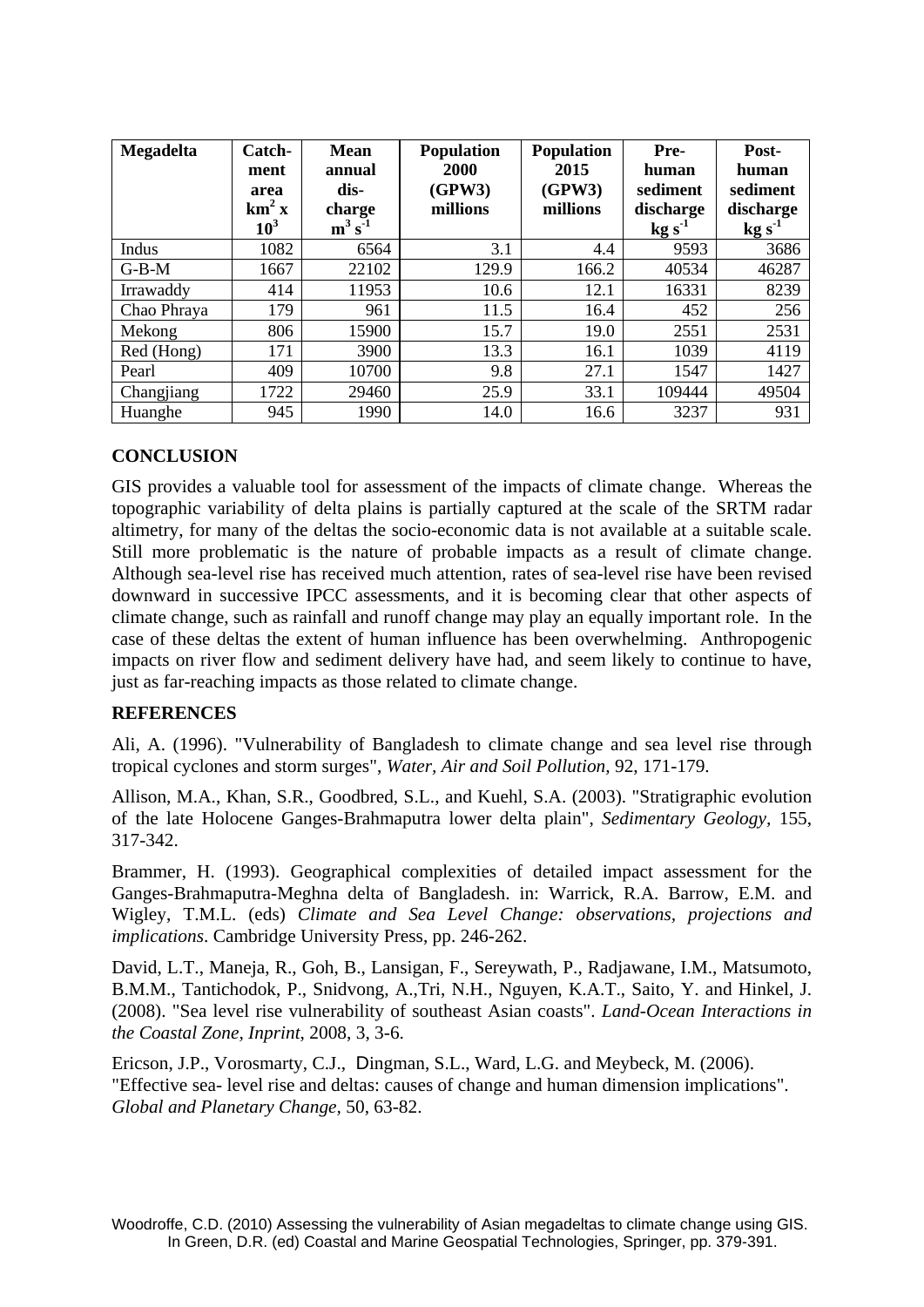Hoozemans, F.M.J., Marchand, M., and Pennekamp, H.A. (1993). "*A global vulnerability analysis: vulnerability assessment for population, coastal wetlands and rice production on a global scale*", 2nd edition, Delft Hydraulics, the Netherlands.

Li, C., Fan, D., Deng, B., and Korotaev, V. (2004). "The coasts of China and issues of sea level rise", *Journal of Coastal Research, Special Issue,* 43, 36-49.

Mathers, S., and Zalasiewicz, J. (1999). "Holocene sedimentary architecture of the Red River Delta, Vietnam", *Journal of Coastal Research,* 15, 314-325.

McLean, R. F., and Tsyban, A. (2001). "Coastal zones and marine ecosystems", in: McCarthy, J. J. Canziani, O. F., Leary, N. A., Dokken, D. J. and White, K. S. (eds), *Climate change 2001: impacts, adaptation, and vulnerability*, Cambridge University Press**,** 343-379.

Milliman, J.D., Broadus, J.M., and Gable, F. (1989). "Environmental and economic implications of rising sea level and subsiding deltas: the Nile and Bengal examples", *Ambio,* 18, 340-345.

Nicholls, R.J. (2004). "Coastal flooding and wetland loss in the 21st century: changes under the SRES climate and socio-economic scenarios", *Global Environmental Change,* 14, 69-86.

Nicholls, R.J., Wong P.P., Burkett V.R., Codignotto J.O., Hay J.E., McLean R.F., Ragoonaden, S. and Woodroffe, C.D. (2007). Coastal systems and low-lying areas. In: Parry, M.L. Canziani, O.F., Palutikof, J.P., van der Linden, P.J., Hanson, C.E., (eds), *Climate Change 2007: Impacts, Adaptation and Vulnerability.* Contribution of Working Group II to the Fourth Assessment Report of the Intergovernmental Panel on Climate Change, Cambridge University Press, Cambridge, UK, 315-356.

Phienwej, N., and Nutalaya, P. (2005). "Subsidence and flooding in Bangkok", in: Gupta, A (ed) *The Physical Geography of Southeast Asia*, Oxford University Press, pp. 358-378.

Saito, Y., Yang, Z.S., and Hori, K. (2001). "The Huanghe (Yellow River) and Changjiang (Yangtze River) deltas: a review on their characteristics, evolution and sediment discharge during the Holocene", *Geomorphology,* 41, 219-231.

Small, C., and Nicholls, R.J. (2003). "A global analysis of human settlement in coastal zones", *Journal of Coastal Research,* 19, 584-599.

Syvitski, J.P.M., Vörösmarty, C.J., Kettner, A.J., and Green, P. (2005). "Impact of humans on the flux of terrestrial sediment to the global coastal ocean", *Science,* 308, 376-380.

Syvitski, J.P.M. and Saito, Y. (2007). "Morphodynamics of Deltas under the influence of humans". *Global and Planetary Change*, 57, 261–282

Ta, T. K. O., Nguyen, V. L., Tateishi, M., Kobayashi, I., Tanabe, S., and Saito, Y. (2002). "Holocene delta evolution and sediment discharge of the Mekong River, southern Vietnam", *Quaternary Science Reviews,* 21, 1807-1819.

Tanabe, S., Ta, T. K. O., Nguyen, V.L., Tateishi, M., Kobayashi, I., and Saito, Y. (2003a). Delta evolution model inferred from the Holocene Mekong Delta, southern Vietnam, in: Sidi, F.H., Nummedal, D., Imbert, P., Darman, H. and Posamentier, H.W. (eds), *Tropical deltas of southeast Asia: sedimentology, stratigraphy, and petroleum geology*, SEPM Special Publication, Tulsa, OK, 76, 175-188.